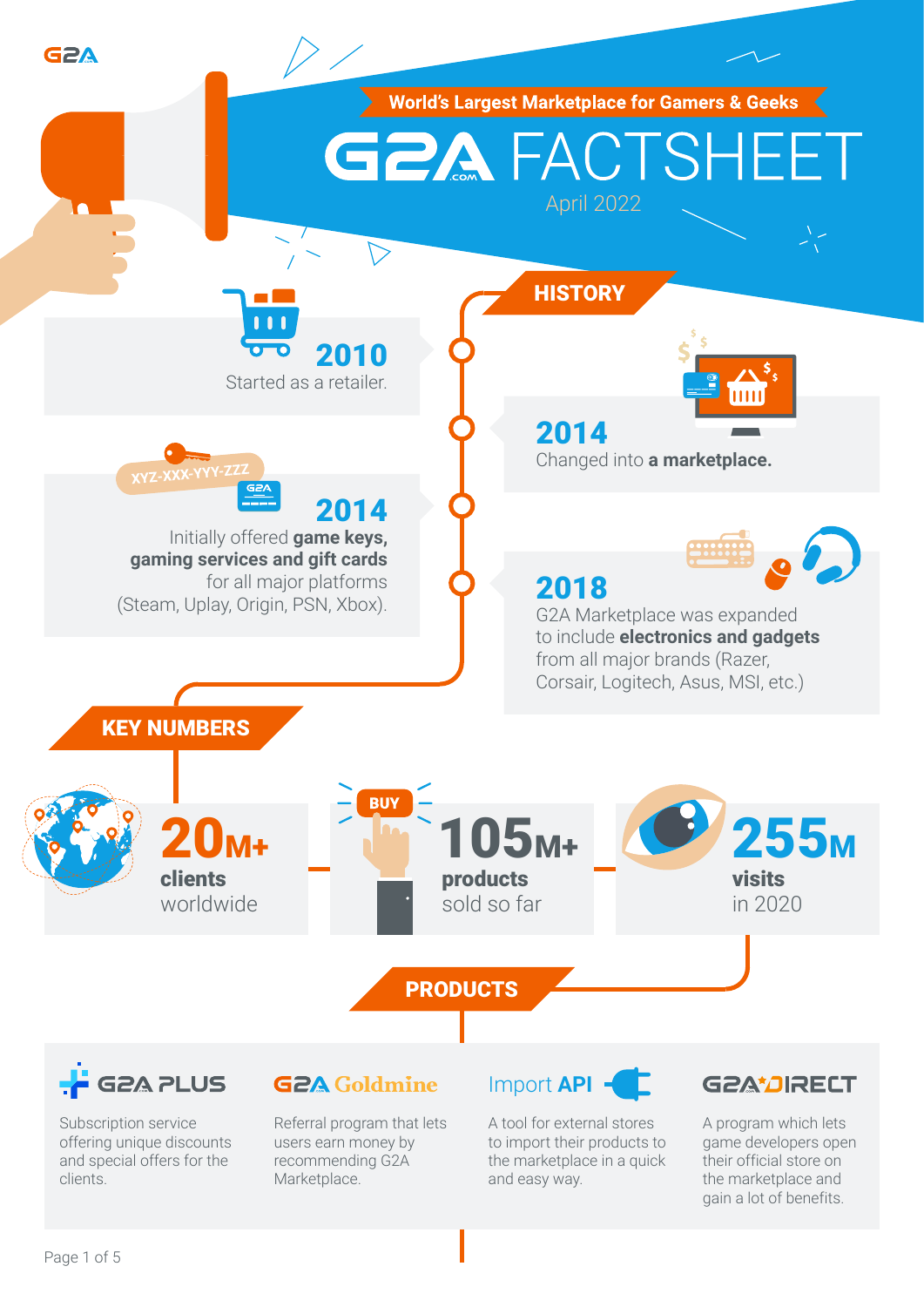

# **F** G2A PLUS

An addition to the normal shopping experience, **G2A Plus** lets subscribers receive **unique discounts** and **special offers** just for them.

Here are some numbers:





Over **22 000 game keys** sold **weekly** through unique Plus offers.



discounted within the subscription on the marketplace.

Unique benefits: **exclusive discounts, individual reflinks** with which clients can earn money by recommending G2A Plus, **free game each month**.



# **G2A Goldmine**

As a referral program with a very long history – it has been launched in **June 2013**, even before the marketplace – Goldmine has always allowed our users **earn money**  while **doing what they like the most**: playing games and talking about them!

Since its inception, Goldmine has amassed some spectacular numbers:

As of April 2022, its users have **earned over €6.3M in total.**





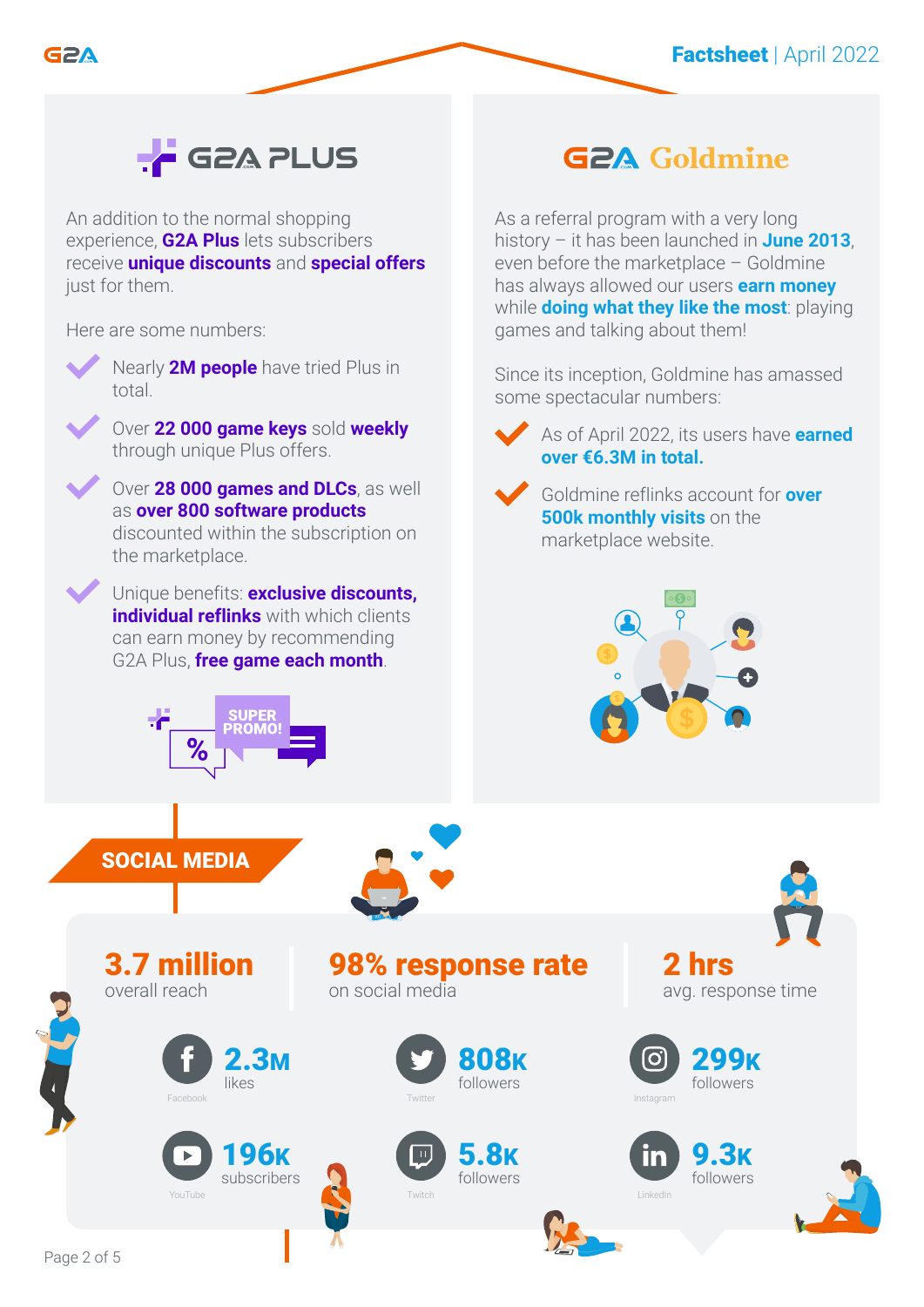

Page 3 of 5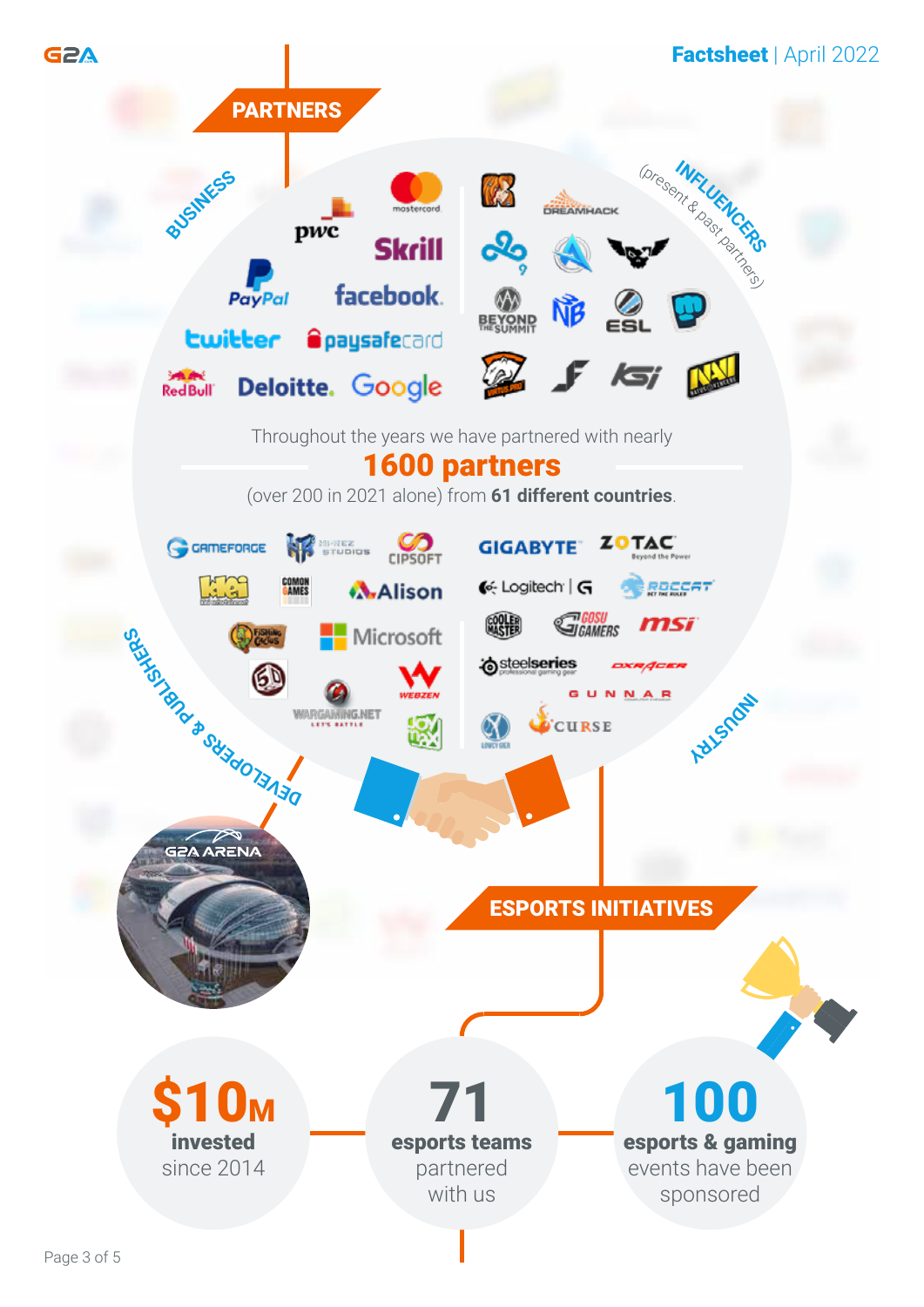G2A

## Factsheet | April 2022

#### AWARDS AND RECOGNITION